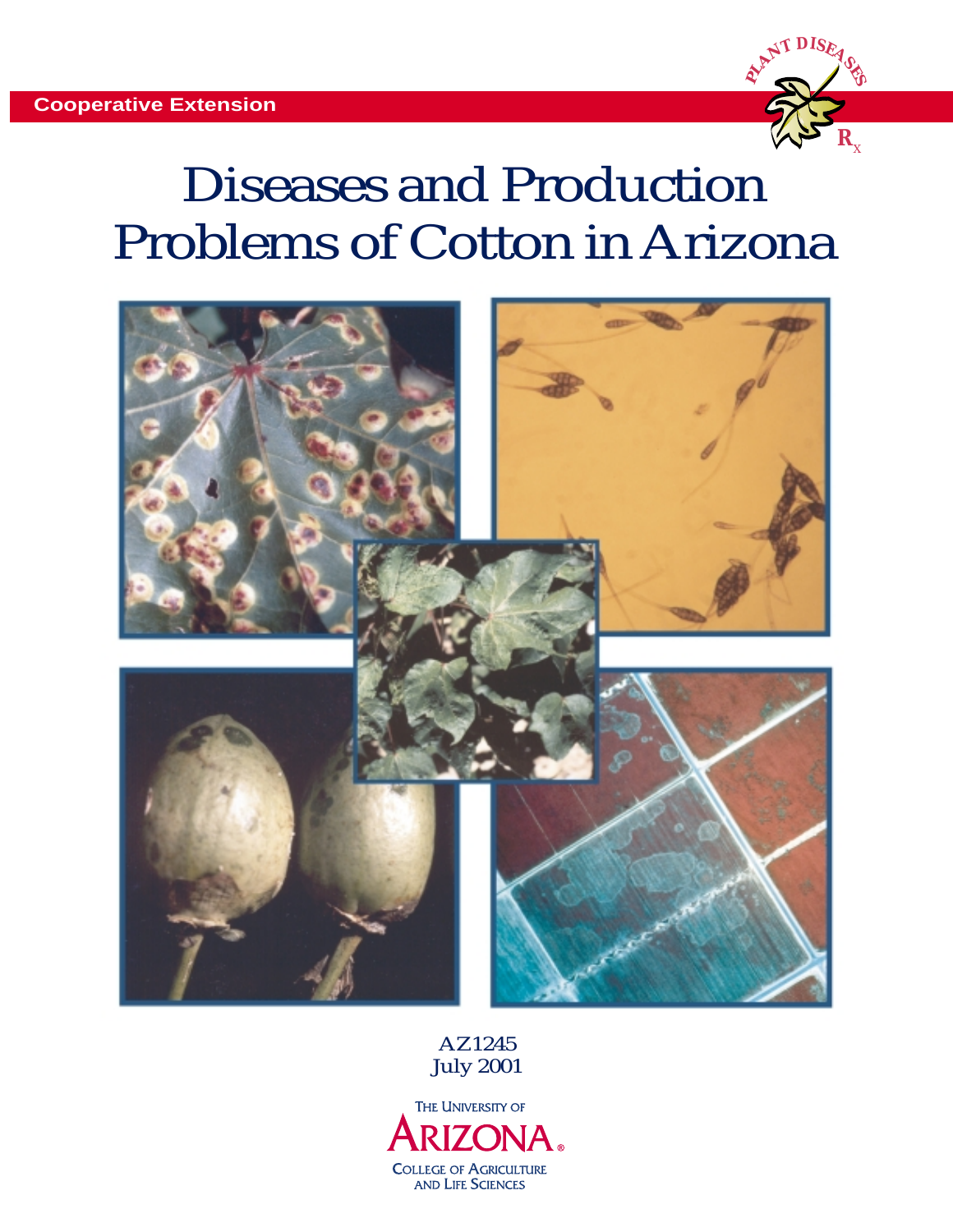# **Contents**

| OTHER POSSIBLE NUTRITIONAL AND PHYSIOLOGICAL PROBLEMS 17 |  |
|----------------------------------------------------------|--|
|                                                          |  |
|                                                          |  |
|                                                          |  |
|                                                          |  |

This information has been reveiwed by university faculty.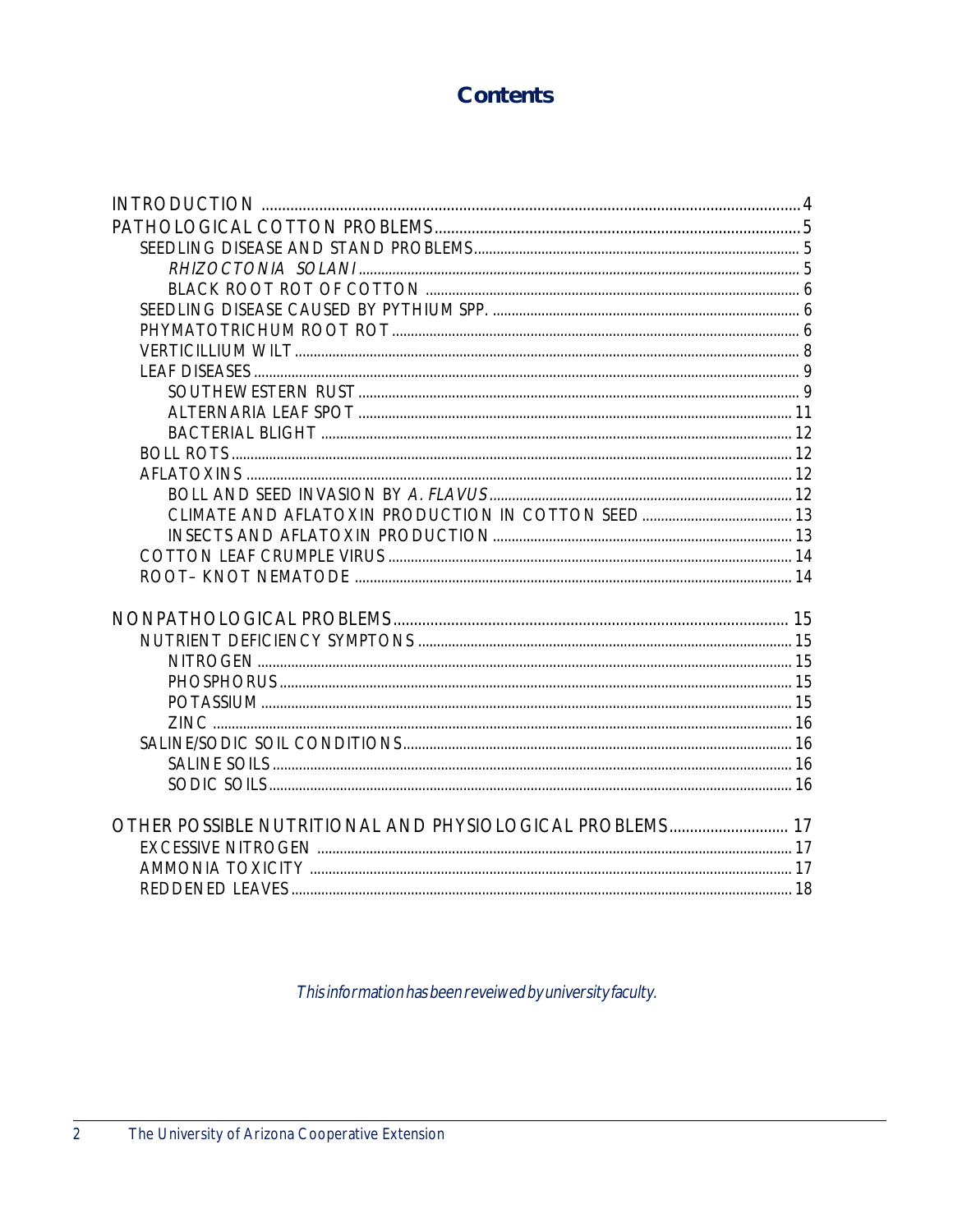# Diseases and Production Problems of Cotton in Arizona

**MARY OLSEN** *Plant Pathology Specialist*

**JEFFREY C. SILVERTOOTH** *Agronomist*

# *Based on material originally written by* **RICHARD HINE***, Plant Pathologist (retired). Photographs by* **RICHARD HINE AND MARY OLSEN***.*

This information has been reviewed by university faculty.

**ag.arizona.edu/pubs/diseases/az1245.pdf**

# AZ1245 July 2001

Cooperative Extension College of Agriculture and Life Sciences The University of Arizona Tucson, Arizona 85721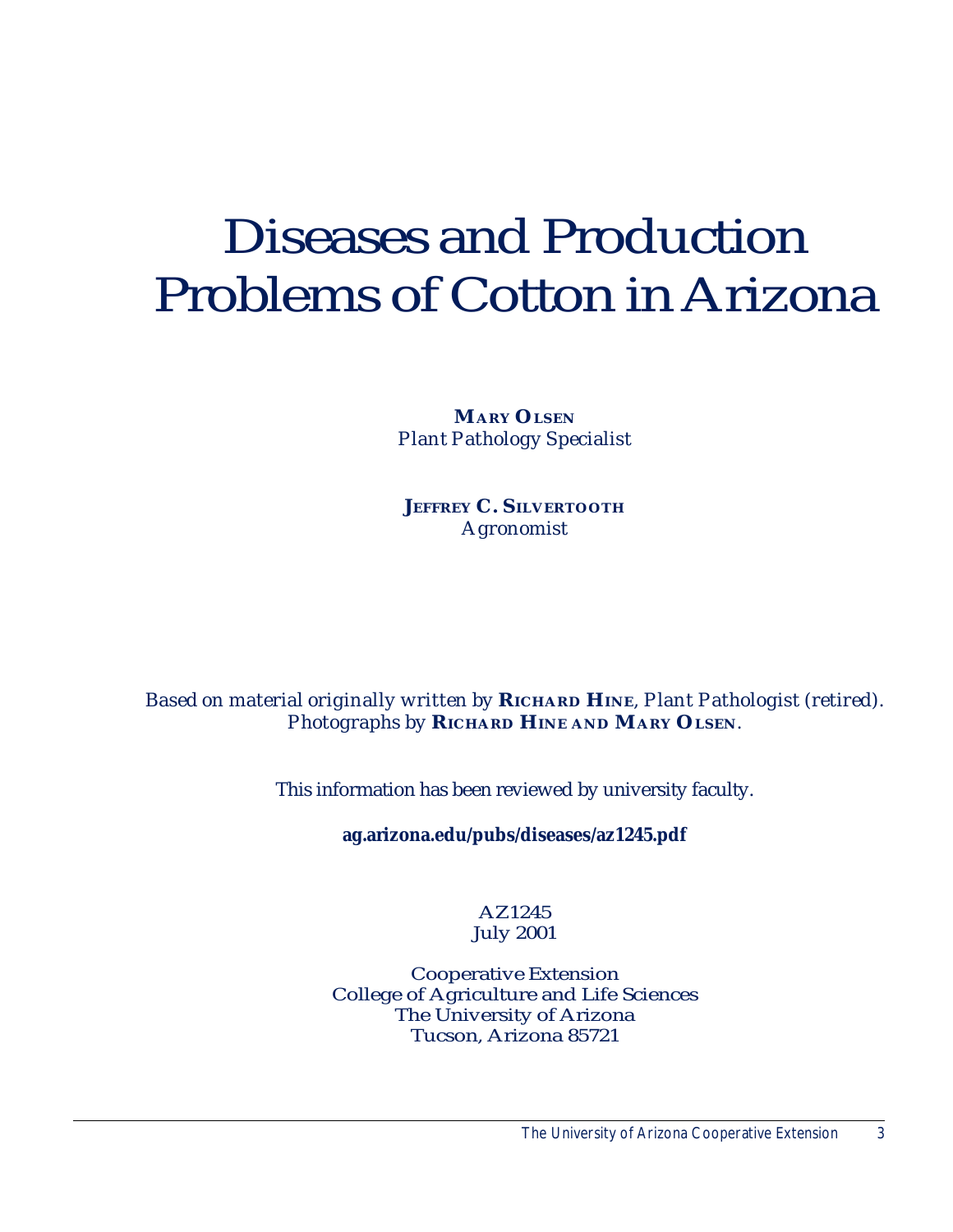# **INTRODUCTION**

#### **History**

Cotton seed from Egypt was first introduced into Arizona in 1901. Plantings for commercial observations were made in Yuma and at a Territorial experimental farm affiliated with The University of Arizona in the Salt River Valley near Phoenix. In 1902 the Bureau of Plant Industry intensified experimentation with extralong staple Egyptian cotton in Yuma. A variety called Yuma was released in 1908. The first commercial crop of Yuma, 375 bales, was produced in 1912. In 1907, land for cotton research was acquired on the Gila Indian Reservation in Sacaton. Research there continued until 1957 when the Cotton Research Center in Phoenix was constructed. Cooperative research with federal, state, and U A personnel took place at this facility until 1985 when cotton research was moved to the Maricopa Agricultural Center in Maricopa, Arizona. The last comprehensive discussion of cotton diseases in Arizona appeared in "Diseases of Field Crops in Arizona," a U A publication authored by plant pathologists J.G. Brown and R. B. Streets and published in 1934. The cotton diseases discussed in the publication were: Angular leaf spot, Boll rots, Soreshin, Southwestern Rust, Phymatotrichum root rot, Alternaria leaf spot, Root–knot nematode, and a physiological disease, named Crazy-Top.

#### **Production Areas**

Many different cultivars of cotton are grown in various ecological areas in Arizona. Production areas vary greatly in elevation and annual rainfall. At one extreme is the Yuma Valley in the southwestern corner of Arizona along the lower Colorado River where cotton is planted in the latter part of February. Elevations here are approximately 75-100 feet. In this area, average annual precipitation is less than 4 inches. In the southeastern part of Arizona in Graham, Cochise, and Greenlee counties, cotton is grown at elevations above 3,000 feet and plantings take place during the middle of April. In Cochise County, for example, cotton is grown in Pearce (4,375 feet), Cochise (4,212 feet), Bowie (3,765 feet) and San Simon (3,601 feet). The production areas along the Gila River in Graham and Greenlee counties are approximately 3,000 feet and 3,500 feet, respectively. At elevations of 4,000 feet, temperatures are approximately 12º F lower (maximum and minimum daily temperatures) than temperatures at sea level. Also, there is a correlation in Arizona between elevation and rainfall. Low elevation production sites in the western part of Arizona average less than 4 inches of rain annually, whereas rainfall at Pearce (4,375 feet) is approximately 13-15 inches annually. Cotton is exposed to the so-called "monsoon" season during July, August, and September. This period is characterized by heavy, irregularly distributed rainfall and high humidity. Rainfall during this period at the higher elevations can range as high as 10-12 inches during certain summers. These temperature and rainfall differences play important roles in the distribution and severity of cotton diseases in Arizona.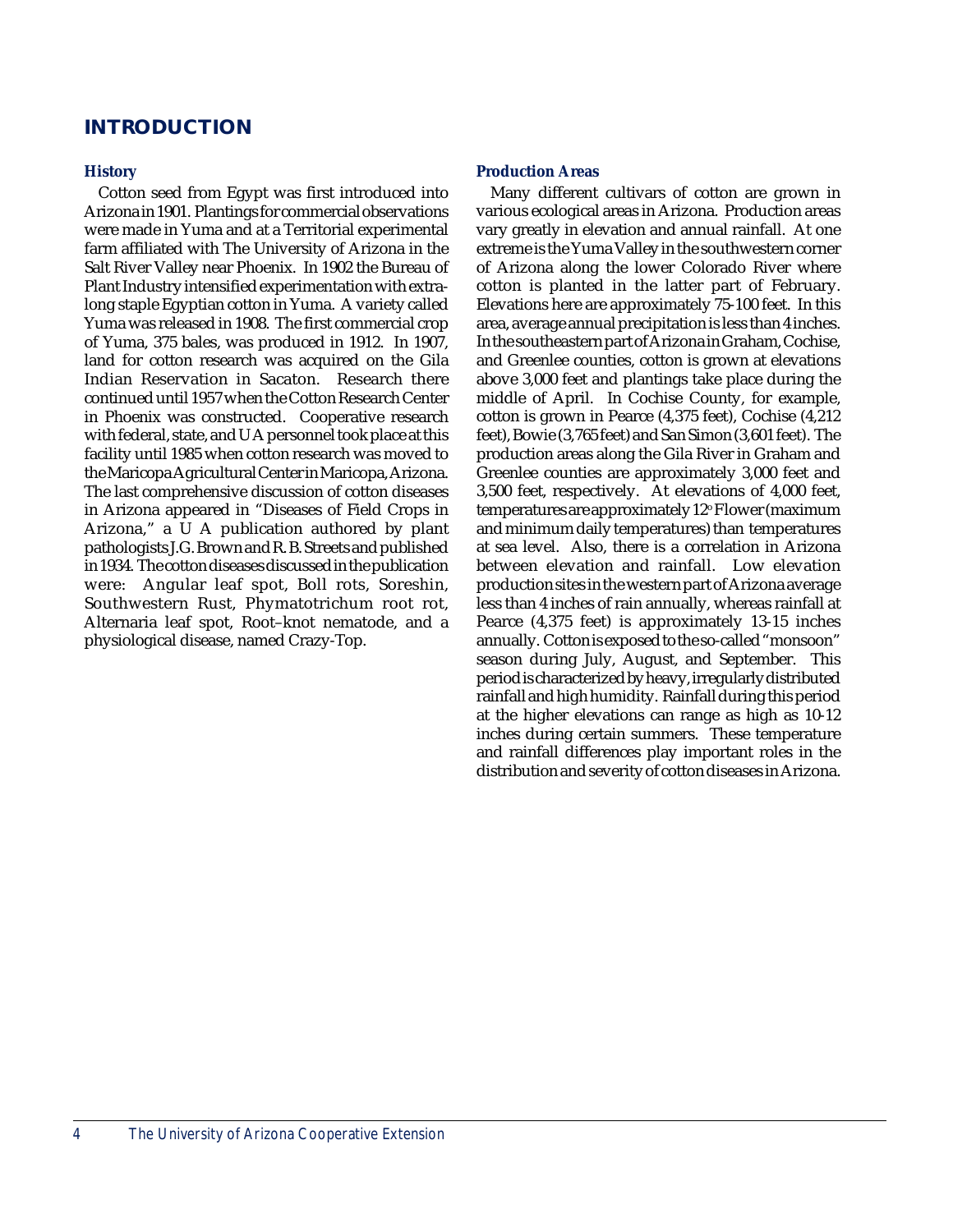# **PATHOLOGICAL COTTON PROBLEMS**

# **SEEDLING DISEASES AND STAND PROBLEMS**

Although many pathogenic organisms are involved in cotton seedling disease throughout the Cotton Belt, only two pathogenic fungi, *Rhizoctonia solani* and *Thielaviopsisbasicola*, cause disease problems in Arizona. These soil-borne fungi are widespread in Arizona soils and cause seedling and root diseases in many plants other than cotton.



*A field picture showing serious stand problems in cotton. Picture taken in Coolidge, A rizona.*

# **Rhizoctonia solani**

- *Symptoms*  The most common symptom caused by *R. solani* is postemergence damping-off. The fungus grows into the lower stem and the upper portion of the root just below the soil line. Lesions on the roots are sunken and reddish-brown in color. The infected seedling dries up and dies. With a hand lens it is possible to see the "fuzzy" brownish mycelium of the fungus in the girdled tissue.
- *Epidemiology and control Rhizoctonia solani*, a soil fungus with a highly active saprophyte stage, survives in the soil in the absence of cotton for indefinite periods of time. The isolates that cause disease in cotton are, for all practical purposes, restricted to that host. Pima and upland cottons are equally susceptible to this disease. Typical weather favoring seedling disease occurs when planting and emergence takes place when night temperatures are below 50° F. Any cultural practice

or weather that delays seed germination or seedling growth increases the probability of seedling disease. Such factors include phytotoxicity due to weed control chemicals, irrigation during cool weather, excessive planting depth, excessively cold or compacted soils, poor quality seed, and rainfall prior to cap removal, which may cause crusting problems. Temperature is frequently the most important factor influencing the rate of seed germination. The optimum soil temperature for cotton seed germination and emergence is between  $86^\circ$  and  $95^\circ$  F, with a minimal temperature of about 55o F. Unfortunately, soil temperatures are extremely variable and may be marginal for growth and seedling emergence during the planting period.

Seedling disease caused by *R. solani* can be controlled by:

- 1). Use of high quality seed.
- 2). Fallowing or rotation of fields to crops other than cotton.
- 3). Planting when soil temperature at the 2-inch depth is 65° or above at 8 a.m., preferably for two or three consecutive days.
- 4). Fungicide treatment. A number of highly effective fungicides are registered for seed treatment, incorporation into the planter box, or application into the furrow during planting. These chemicals include PCNB, chloroneb, captan, and carboxin.
- 5). Seedbed preparation. It is important to obtain a weed-free, well-pulverized bed. Any preplant herbicide should be properly applied. Improper incorporation and excessive rates of certain herbicides, such as trifluralin, may increase seedling disease because of reduced plant vigor.



*T ypical symptoms on cotton seedling caused by the damping-off pathogen, Rhizoctonia solani.*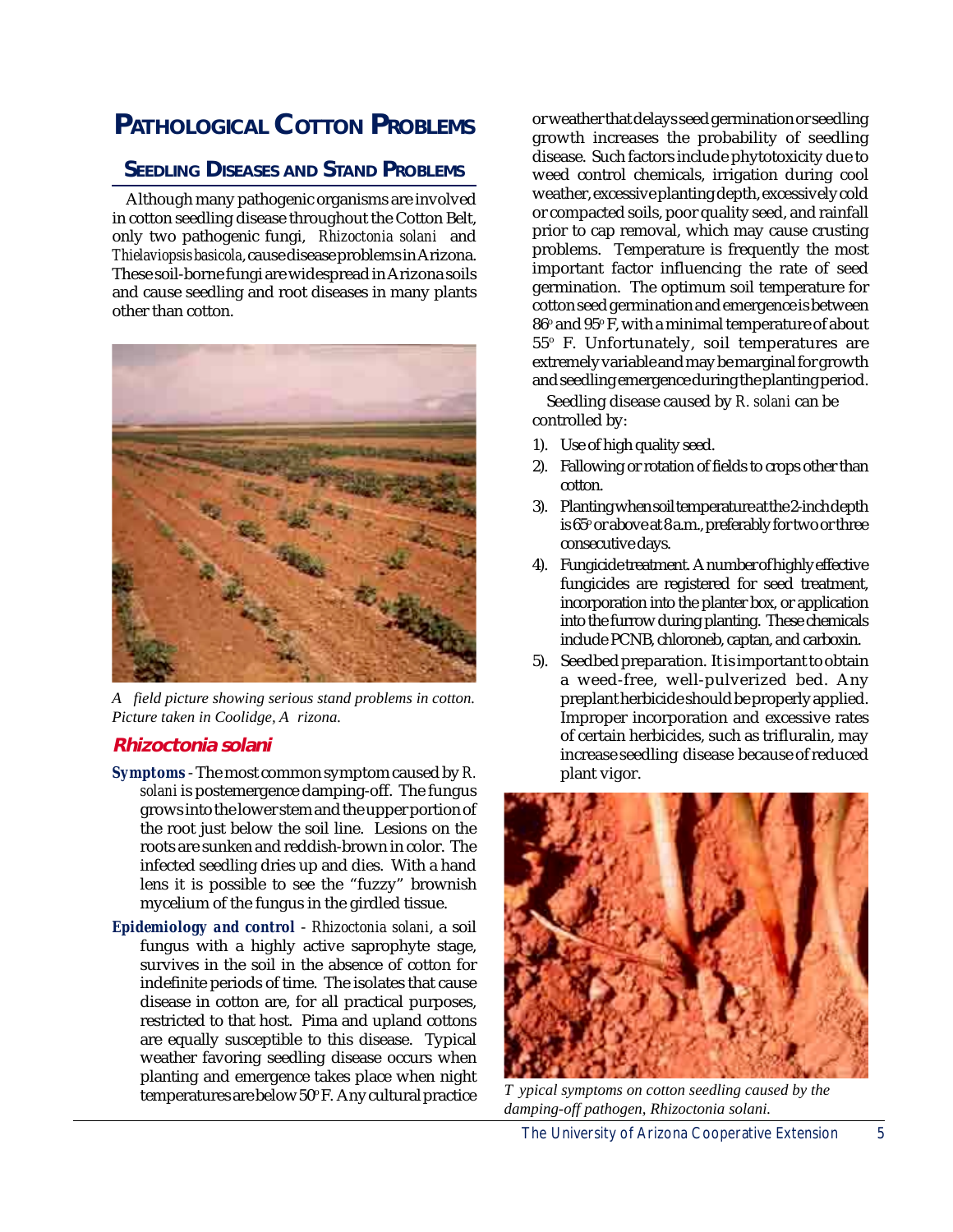#### **Black root rot of cotton**

Black root rot of cotton, caused by the soilborne fungus *Thielaviopsis basicola*, was first reported in North America in Sacaton, Arizona, in 1922. The disease was described as an internal collar rot of mature American-Egyptian cotton, *Gossypium barbadense L.* Later, it was found to cause a seedling root rot of both *G. barbadense* and *G. hirsutum L.* (upland cotton). Historically, this disease has been a problem in Arizona at elevations above 3,500 feet where soil temperatures are cooler at planting than at lower elevations. However, recently the incidence of the disease at lower elevations has increased corresponding with an increase in acreage of Pima cotton. Pima cotton requires a longer growing season than upland cotton and is planted earlier when colder soil temperatures favor disease.

**Symptoms.** - *Thielaviopsis basicola* causes a black cortical decay of the tap root, delays seedling development and may cause seedling death. However, infected plants can recover because of cortical regeneration and secondary root growth. On the contrary, plants infected with *R. solani* usually die. Root symptoms disappear when rapid plant growth occurs during warm weather.



*T ypical root symptoms in cotton caused by the black root rot pathogen. T hielaviopsis basicola.*

*Epidemiology and control* - All varieties of upland cotton are equally susceptible to black root rot. Pima cotton also is equally susceptible. Infected roots are black in appearance because of the large number of black spores that are produced on infected tissue. These spores survive in the soil and germinate and initiate root infection during early root elongation. Seedling disease is more severe and widespread when fungal inoculum increases because of repeated planting of cotton in the same field. Conversely, fallowing or small grain rotation reduces fungal inoculum and subsequent disease incidence and severity. This disease is similar to Rhizoctonia damping-off in the relationship of soil temperature to disease incidence and severity. Planting into cold soil is the primary cause of disease. There are no commercial seed treatments that are effective for control.

#### **Seedling Disease Caused by Pythium spp.**

Several species of *Pythium* have been described as causing seedling disease in cotton. These soilborne organisms cause seed decay, pre-emergence and postemergence damping-off and necrotic lesions on both tap and secondary roots. Damage occurs primarily when soils are cold and saturated with water. In Arizona they do not cause any significant loss in cotton. *Pythium ultimum*, for example, which is commonly cited as an important pathogen throughout the Cotton Belt, has not been identified as a pathogen of cotton seedlings in Arizona. The reasons for absence of this disease are not understood. The most likely explanation is that cotton is planted into preirrigated beds, thus, eliminating saturated soil conditions during early seedling growth. The normal irrigation cycle is a preplant irrigation two to three weeks prior to seeding followed by a second irrigation approximately one month after seeding. To avoid excess moisture, do not irrigate during cool weather, and allow preirrigated beds to drain before planting.

#### **Phymatotrichum Root Rot**

*Phymatotrichum* root rot (Texas root rot), occurs only in the low-organic matter soils of the Southwestern United States and Central and Northern Mexico. The fungus that causes the disease, *Phymatotrichum omnivorum*, has the largest host range of any known plant pathogen. It causes a root rot in over 2,300 species of dicotyledonous plants, including not only cotton, but also other important Arizona crops such as alfalfa, stone fruits, grapes, sugar beets, and many ornamental trees and shrubs.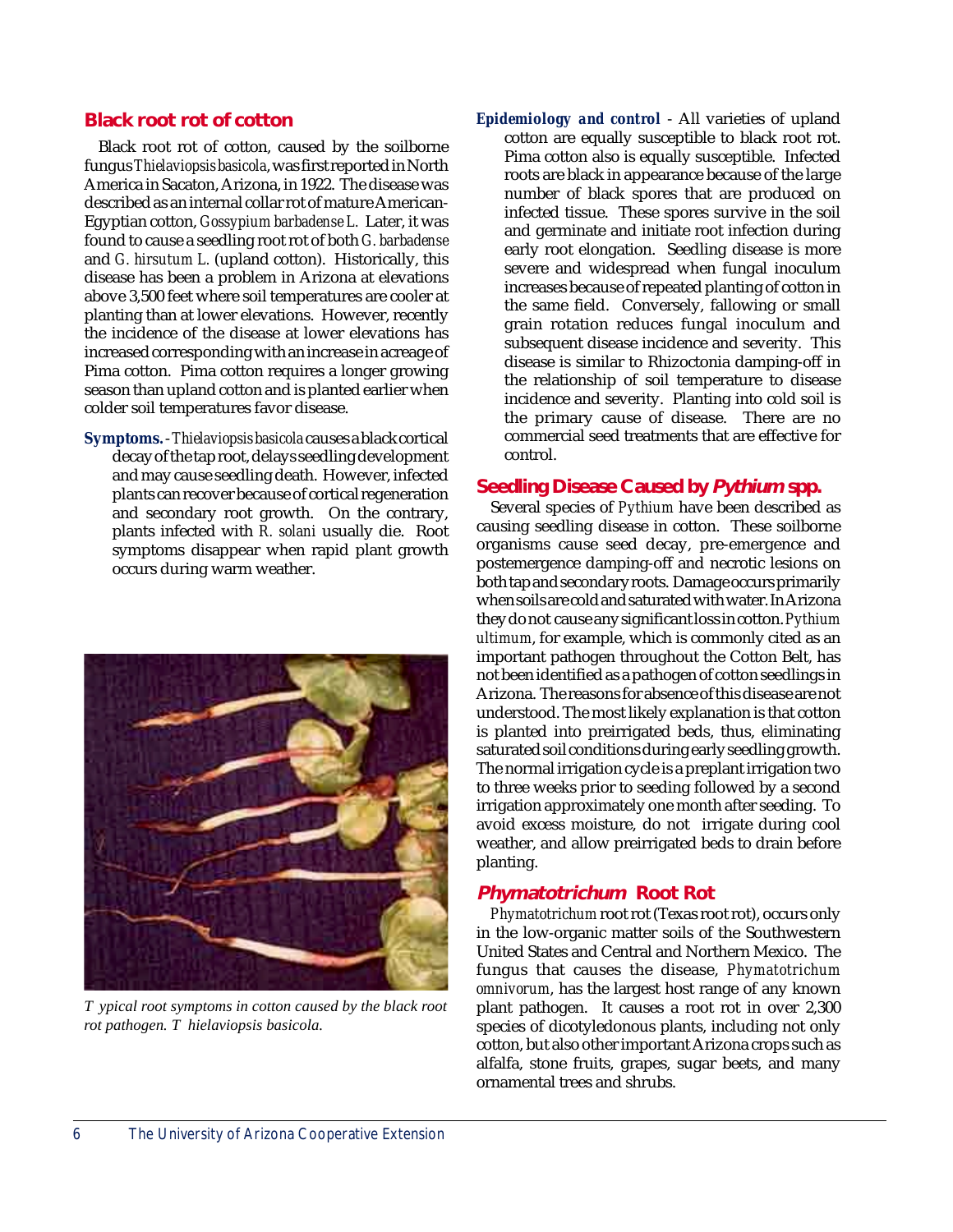



*T ypical kill patterns caused by Phymatotrichum omnivorum (T exas Root Rot) in fields in Marana, A rizona. T hese aerial photographs were taken at approximately 3,000 feet elevation during late summer. Note the varying sizes of the patterns.*

*Distribution* - Heavily infested areas of Texas root rot are found in the flood plains and certain tributaries of the Gila River (Safford, Duncan, Solomon, Thatcher, Fort Thomas, Pima, Eden, Florence, Sacaton, Buckeye, Gila Bend, Agua Caliente, Growler, Roll, Mohawk, and Dome Valley); the Santa Cruz River (Sahuarita, Tucson, Cortaro, Avra Valley, Rillito, Marana, Red Rock, and Eloy); the San Pedro River (Hereford, St. David, Benson,



*A photomicrograph showing the typical morphological structure of a strand produced by Phymatotrichum omnivorum on the tap root of an infected cotton plants.*



*A microscopic view of the unique mycelial characteristic of P. omnivorum.*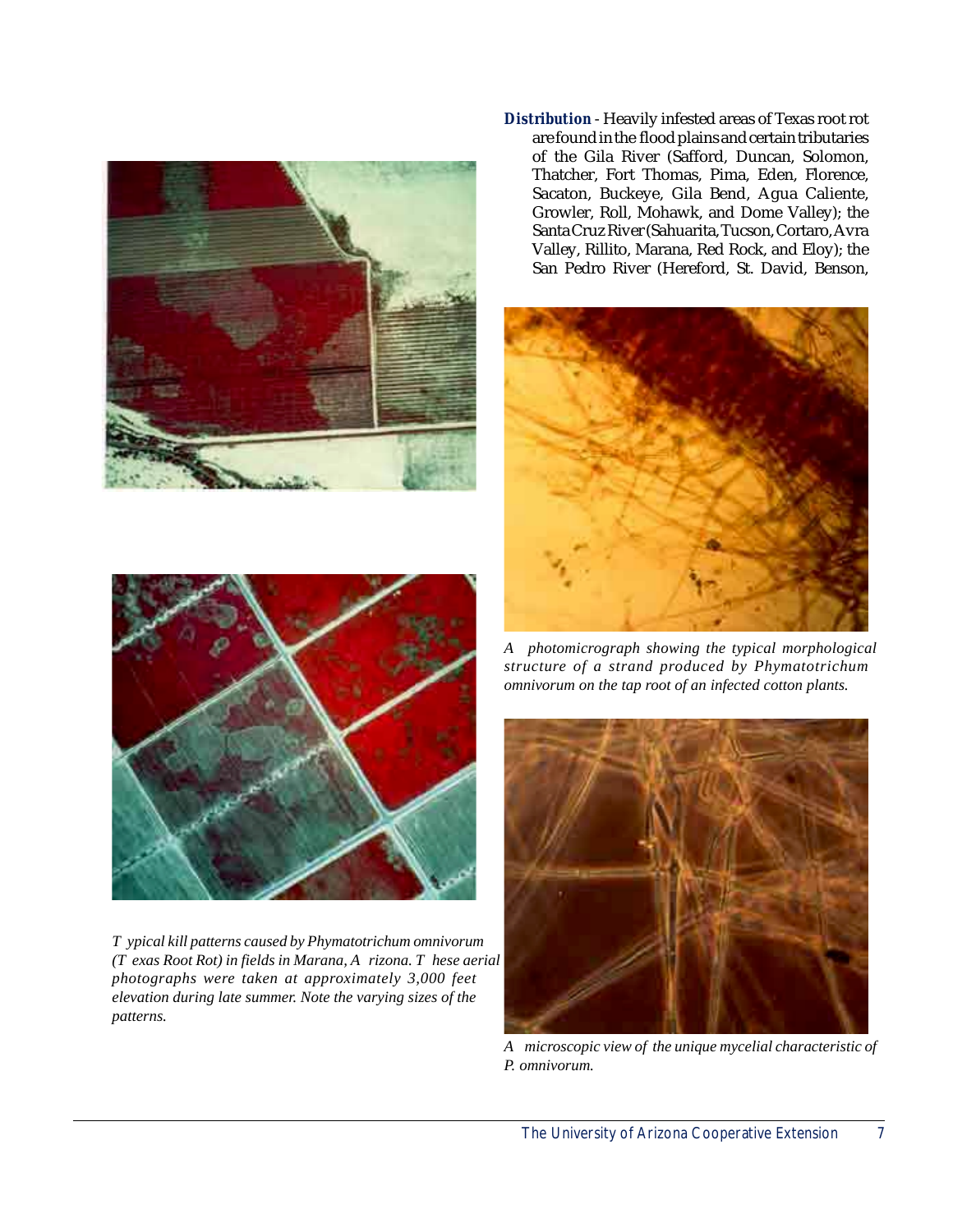Pomerene, Redington, Mammoth, and Winkelman); Colorado River (Parker, Poston, Ehlenberg, Yuma, Somerton, and Gadsden) and certain locations and tributaries of the Salt River and Queen Creek in areas around Scottsdale, Mesa, Higley, Magma, and Queen Creek. Other infested areas include Chandler, Aguila, San Simon, Bowie, McNeal, Douglas, and Duncan.

The "Mesa" (land at elevations above the influence of the Colorado River) in Yuma County seems to be free of the disease, whereas many "valley" production sites are infested. Although *Phymatotrichum* root rot occurs at elevations as high as 4,700 feet in the Elgin and Sonoita areas of Santa Cruz County, the disease has never been detected in the higher elevation farming areas that stretch south from Bonita through Willcox to Kansas Settlement. In the Sulphur Springs Valley, the disease is only found near Elfrida, McNeal, and Douglas areas.

- *Symptoms* All varieties of upland (*Gossypium hirsutum*) and Pima cotton (*Gossypium barbadense*) are susceptible to Texas root rot. However, Pima cotton is usually more severely affected because it has a longer growing season and exposure. Symptoms generally appear first during flowering and boll set. Usually, symptoms consist of rapid wilt and death of infected plants, while dead or dying leaves remain attached to the plant. The tap root is destroyed, and the fungus forms characteristic "strands" on the surface of the rotted, cortical outer tissue. Positive identification of the disease requires microscopic examination of the "strands" that are unique to the pathogen.
- *Control*  Texas root rot is restricted to localized areas in individual fields; it is not spread by irrigation or tillage. Apparently this is due to survival of the fungus below plow depth. When fields are continuously cropped with cotton, these infested areas appear in the same location every year.

To reduce the disease, spot treatment of infested areas with up to 20 tons/acre of manure has been used successfully in some locations in Arizona. Summer rotations with immune grasses, such as Sudan grass also, have reduced disease incidence. Double cropping systems (barley, wheat followed by late cotton) also have markedly reduced the disease in several locations. Injection of methyl bromide/chloropicrin into preirrigated cotton beds at 18-inch depths has given good control of the disease in Marana and Safford. The difficulty with this treatment is high cost and erratic carry-over effects in subsequent plantings. There are no chemical treatments that are recommended at this time.

#### **VERTICILLIUM WILT**

Verticillium wilt is caused by the soilborne fungus *Verticillium dahliae*. It is a common and serious disease of upland cotton, *Gossypium hirsutum*, but not Pima cotton. Upland cotton varieties will vary in terms of their susceptibility to Verticillium wilt. Verticillium wilt occurs from South Carolina across the Cotton Belt to California, and throughout most other cotton producing areas of the world.

The fungus that causes Verticillium wilt is one of the most widespread and destructive plant pathogens. In Arizona, *V. dahliae*, causes disease not only in cotton but in many weeds, ornamentals, vegetables, fruit crops and field crops, including olive, pistachio, tomato, and safflower. The fungus is able to survive indefinitely in soil because of the production of small, seedlike structures called microsclerotia. These microsclerotia are produced in large numbers in the roots, stems, and leaves of infected cotton plants during late summer and early fall. They are returned to the soil during harvesting, stalk shredding, and tillage operations.



*A field picture of mature cotton plants showing typical leaf symptoms in Upland cotton of Verticillum wilt caused by vascular pathogen, Verticillum dahliae .*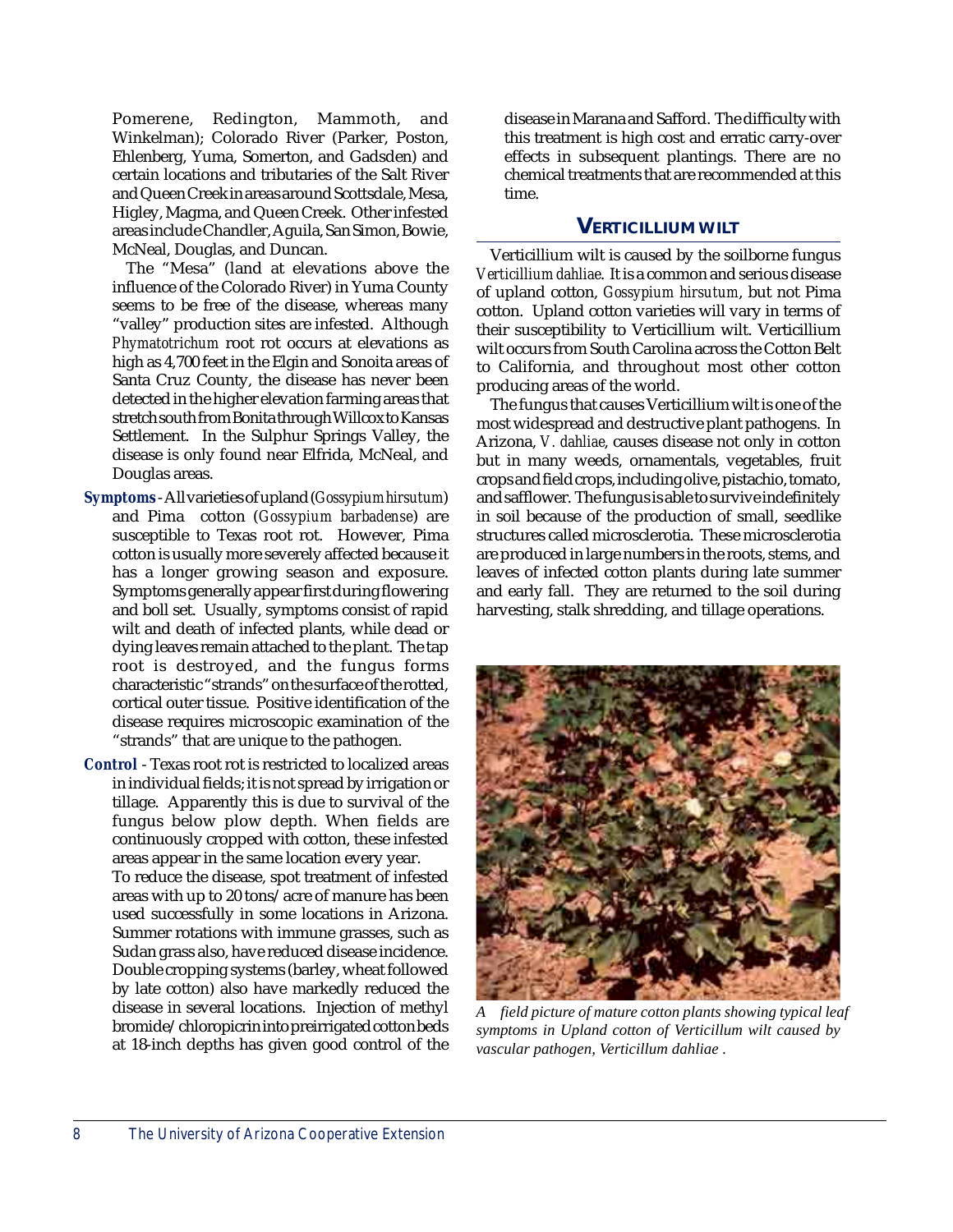

*T ypical vascular discoloration of stems caused by V. dahliae.*

*Symptoms* - Symptoms in cotton are dependent on four interrelated factors: the cultivar grown; soil inoculum level; the strain of *V. dahliae* present; and soil and air temperature.

Verticillium wilt does not occur in Pima cotton (*Gossypium barbadense*) because this species is resistant to the strains of *V. dahlia* that occur in Arizona. The cultivars of upland cotton grown in Arizona, however, are susceptible to the disease. Since the fungus is most active at temperatures from 70° to 80° F, symptoms of wilt normally are seen in late summer and early fall as air temperatures decline. Midsummer temperatures at the lower elevations in Arizona are usually too high for the fungus, and symptom expression is masked. The disease is most common and serious at elevations above 3,500 feet in Cochise, Graham, and Greenlee counties where air temperatures are more favorable for symptom expression.

Although seedlings occasionally show effects of the disease during unusually cool spring weather in Arizona, the most common symptoms occur in mature plants in late summer. Irregular, lightgreen areas appear first on the lower leaves between the veins and along the leaf margins. These areas later become dull-yellow and then brown in color. Defoliation and boll shedding may occur during cool weather. Bolls of infected plants may open prematurely and have reduced fiber quality. The fungus grows internally in the stem and causes streaks of light to dark discoloration of the vascular system. In external appearance, roots remain healthy, in contrast to Phymatotrichum root rot where the entire tap root is destroyed.

*Control* - Continuous planting of cotton increases presence of the wilt organism in soil. Fallowing or rotating with non-host summer crops such as sorghum, Sudan grass, or corn or winter rotation with small grains appears to reduce disease incidence in certain locations. Cultural practices that promote early maturity or the use of early maturing or short-season cultivars may reduce disease incidence. Excessive use of nitrogen and irrigation should be avoided. The fungus can be spread in soil, by equipment, and in gin trash. There are no known practical methods of chemical control.

## **LEAF DISEASES**

Of the several leaf diseases of cotton known throughout the world, only three, Southwestern rust (*Puccinia cacabata*); Alternaria leaf spot (*Alternaria macrospora*) and Bacterial blight (*Xanthomonas malvacearum*) are known to occur in Arizona.

#### **Southwestern rust**

 In Arizona, Southwestern rust is the most important of the three foliage diseases. Rust was first described from Baja California, Mexico, in 1893 and from Arizona in 1922. The disease occurs only in certain parts of Southern Arizona, New Mexico, West Texas, and Northern Mexico. The fungus that causes the disease lives on cotton and grama grass (*Bouteloua* spp.). Species of *Bouteloua* occurring in Arizona that are known hosts of rust include two annual species; Needle grama (*B. aristidoides*), Six-weeks grama, (*B. barbata*), and perennial



*Ground photograph at the margin of a kill pattern of Phymatotrichum root rot in a Pima cotton field in Marana, A rizona.*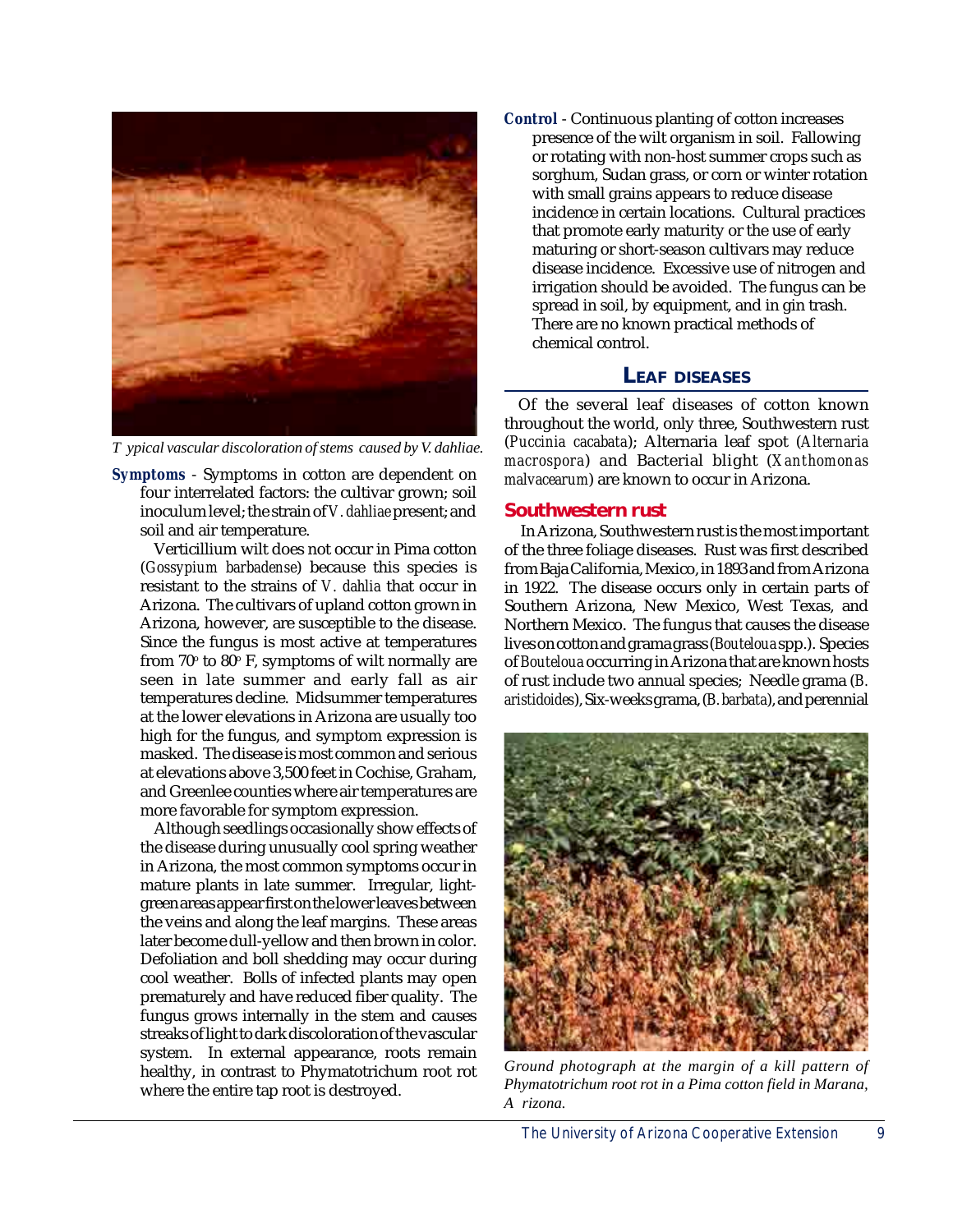

*T ypical leaf symptoms of cotton rust.*



*A close-up view of the leaf lesions caused by the cotton rust fungus.*

Rothrock grama (*B. rothrockii*). The *Bouteloua* spp., which are infected with *P. cacabata*, are the source of infection for cotton.

During summer rains, the spore stage on grama grass germinates to produce airborne spores which are carried up to eight miles and cause initial infections in cotton. There is no repeating spore stage on cotton. All new infections on cotton are dependent upon spore showers from grama grass; the spores produced on cotton can only infect grama grass.

Disease incidence is usually erratic in Southern Arizona and depends on summer rains, high humidity and an infected source of grama grass for inoculum. The disease is known to occur only in Cochise, Santa Cruz, Graham, Greenlee, and Pima counties.

- *Symptoms* The most common symptom in cotton is the appearance of bright yellow to orange spots on the upper and lower leaf surfaces. The spots become brown with age. Spots may appear on any of the above ground parts including bracts and bolls. Severe infections may cause defoliation and dwarfing of bolls. Spores from these lesions do not infect cotton. If the weather is favorable, several spore showers from grama grass may occur throughout the summer "rainy season." The first symptoms on grama grass are elongate brownish spots on the leaves (uredial lesions). The spores produced in these lesions are spread by air and may reinfect grama grass. A black spore stage on grama grass (telial lesions) appears later. The spores produced from this stage during summer rains infect cotton to complete the cycle.
- *Epidemiology and Control* Typically cotton rust appears in Southeastern and Southern Arizona during the so-called "monsoon season" in July and August. Leaf wetness periods in excess of 16 hours coupled with high humidities and moderate temperatures are factors necessary for epidemics to occur. Rust is a very erratic disease because of the dependance on extended wet and high rainfall periods. Severe outbreaks can cause yield reductions of over 50 percent. The disease is occasionally found as far north as Pima County but essentially it is restricted to the higher elevations,



*T ypical stem lesions caused by the cotton rust fungus on grama grass.*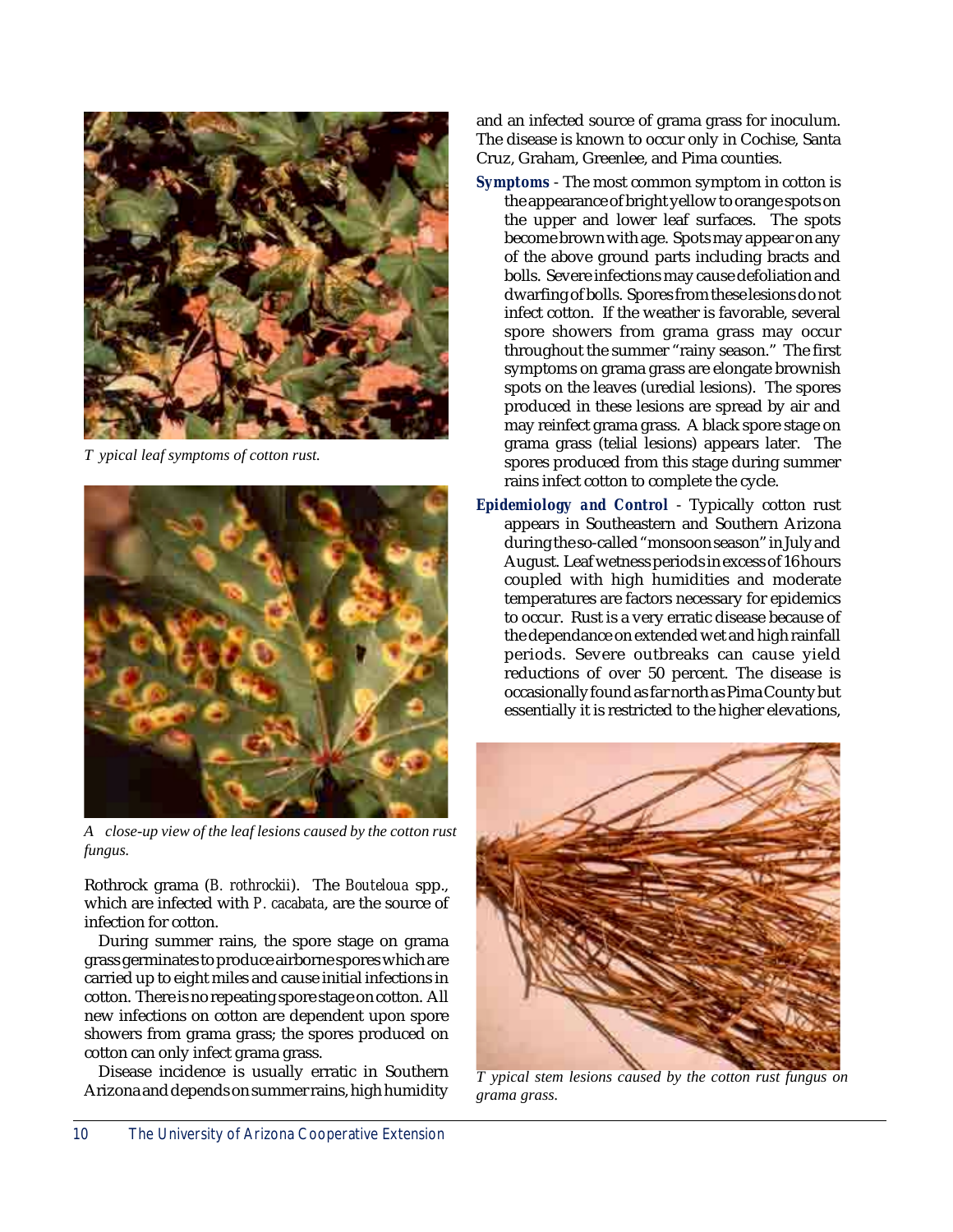higher rainfall and cooler producing areas in the southern and southwestern parts of Arizona. Rust may be controlled by three to four aerial applications during July and August of mancozeb (Penncozeb, Dithane M-45 or Manzate 200) plus a sticker in 10 gals/water/acre. Follow label recommendations. Applications should be made prior to the first "spore showers" because these fungicides are only protective.

#### **Alternaria leaf spot**

The first report of Alternaria leaf spot of cotton in Arizona was in 1922. Upland cottons (*Gossypium hirsutum*) in general are considered to be highly resistant to the pathogen (*Alternaria macrospora*) whereas varieties of American Pima cotton (*G. barbadense*) are considered to be susceptible. However, recent studies in Arizona indicate that some cultivars of upland cotton are susceptible to the disease. For example, the increased acreage of Deltapine 90 since its introduction in 1982, the reduced acreage of Deltapine 61, and increased plantings of Pima S-6 explain the increased reports of Alternaria leaf spot in the late 1980's and early 1990's. Deltapine 90 and Pima S-6 are susceptible whereas Deltapine 61 was resistant. The disease occurs in the central and southwestern parts of Arizona but not in the hotter and drier western areas. Often times, as varieties change so do the frequency of occurrences of Alternaria leaf. Often times, as varieties change so do the frequency of occurences of Alternaria leaf spot.

*Symptoms* - On Pima cotton, Alternaria produces leaf spots that start as tiny, dull-brown, circular lesions,



*A photomicrograph of A lternaria macrospora, the causal fungus of A lternaria leaf spot.*

which may enlarge to spots 1/4 to 1/2 inch in diameter. Because of higher humidity, the lower leaves are more commonly affected. Spots also may occur on bolls. Under favorable wet conditions during July and August, leaf defoliation may occur.

*Epidemiology and control* - The most important factor in the development of this disease is the length of time that leaves remain wet. In most years there is insufficient rainfall to enable leaf infection to occur. The fungus survives in dried infected leaf tissue. Spores are produced during the summer rainy period and are carried to plant tissue by wind.



*T ypical lesions of A lternaria leaf spot on leave of Pima Cotton.*



*Symptoms on bolls caused by Xanthomonas malvacearum (A ngular Leaf Spot). Note the water-soaked, rounded lesions.*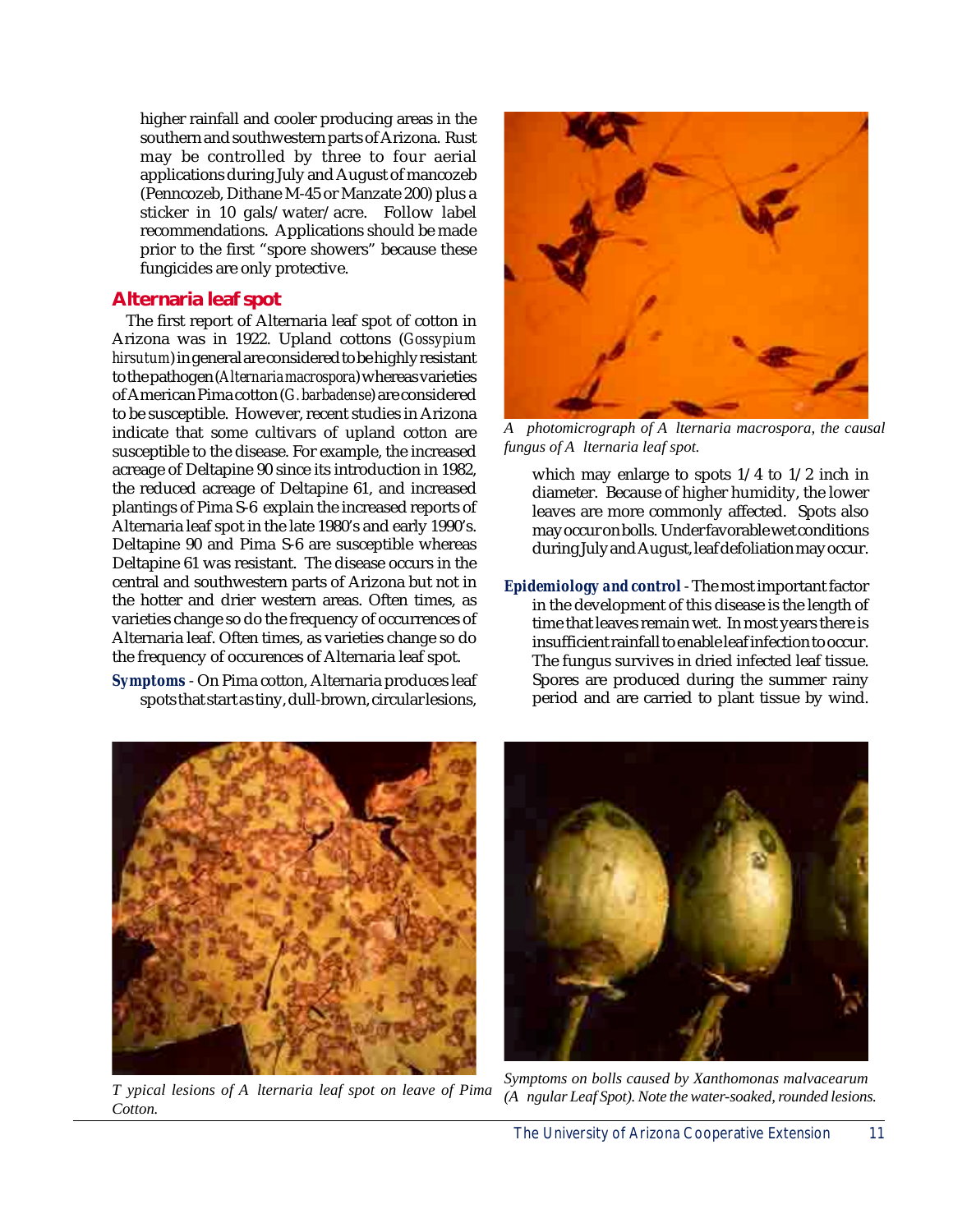

*Leaf symptoms caused by infection by Xanthomonas malvacearum. Both photographs were taken in Bowie, A rizona during an unusually wet monsoon season.*

They grow only when a film of water is on the leaf surface. Studies indicate that maximum infection takes place when leaves are wet for more than 12 hours. No chemical control methods are currently recommended.

#### **Bacterial blight**

Bacterial blight of cotton or angular leaf spot, caused by the bacterium *Xanthomonas malvaearum*, was first noted in Arizona in 1922. Prior to the use of aciddelinting, the disease was relatively important because the bacterium survived and was spread on fuzzy seed. With the advent of the acid-delinting process, which eliminates the pathogen from seed, the disease became rare and unimportant in Arizona. However, occasionally, bacterial blight has appeared under unusually wet summer "monsoon" conditions in cotton areas above 3,000 feet in Southeastern Arizona. The disease has not been detected in any other cotton producing areas in Arizona. The bacterium is able to survive in infected, dry plant tissue for many years.

- *Symptoms*  In Arizona, symptoms have only been seen on bolls and leaves. Lesions on bolls are circular, dark-green, water-soaked and greasy in appearance. Water-soaked, angular lesions appear on the leaves.
- *Control*  Because of the infrequency of the disease, no control measures are recommended for Arizona.

#### **BOLL ROTS**

Boll rots occur primarily during the monsoon season when cotton is exposed to rainfall and high humidity. Most boll decay is found in the lower half of the plant canopy because of high humidity. The three pathogens described under Leaf Diseases, *Alternaria macrospora, Puccinia cacabata* and *Xanthomonas malvacearum* also infect and cause specific symptoms on cotton bolls. These symptoms are discussed in the previous section. O f the three, only, *X. vesicatoria*, is able to invade and cause extensive rot. This disease, however, is very rare in Arizona. Another pathogen, *Phytophthora capsaci* occurs only in the Sulfur Springs Valley of Cochise County. This invades uninjured bolls under wet conditions and can causes extensive decay, but disease, is not widespread, and no chemical treatment is recommended for control.

Although a large number of fungi have been implicated as causal agents in boll rots, most of these organisms cannot penetrate healthy boll tissue. Infection is caused by airborne spores that invade bolls after opening. If insects such as the pink boll worm, tobacco budworm, or any other factor that causes premature opening exists, then the incidence of boll decay is increased.

The most significant problem associated with boll and fiber development is the aflatoxin disease caused by the fungus *Aspergillus flavus.* Because of the importance of this disease it will be discussed in detail.

# **AFLATOXINS**

Aflatoxins are carcinogens produced in many nuts, grains and cottonseed by the fungus *Aspergillus flavus.* The fungus occurs throughout the United States, but aflatoxin problems in cotton are serious only in Western Arizona, the Southern California desert, and the lower Rio Grande Valley in Texas. In Arizona, aflatoxin is significant only where cotton is grown below 2,000 feet elevation. When *A. flavus* infects lint and cottonseed, the main problem created is the production by the fungus of aflatoxins. Two factors, high temperature and lint moisture content above 15 percent are necessary for the fungus to infect and produce these carcinogens.

#### **Boll and seed invasion by A. flavus**

*Aspergillus flavus* colonizes dead organic matter and produces large numbers of spores. The entry point into the cotton boll is often the exit hole of the larval stage of the pink bollworm. Once colonization takes place, *A. flavus* invades the cotton fiber. This lint invasion results in weakened fiber and discoloration called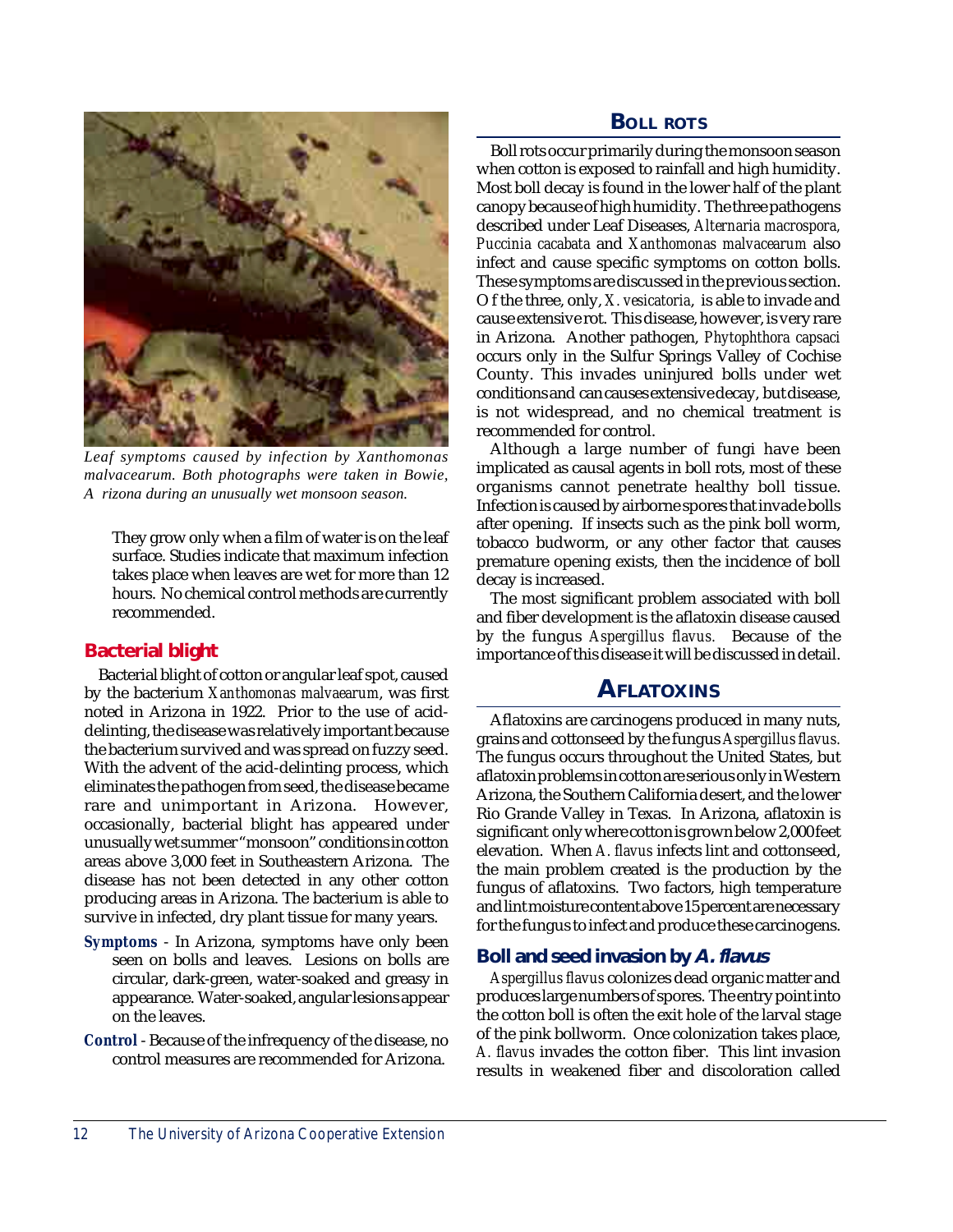"yellow stain." After initial lint invasion, the fungus penetrates the seed coat and colonizes the meat portion of the seed. Aflatoxins are produced in this portion, but not in the seed coat or lint. Seed invasion and the formation of aflatoxins will continue as long as seed moisture is in excess of approximately 15 percent.

# **Climate and aflatoxin production in cottonseed**

Temperature and humidity are the primary factors influencing boll invasion by *A. flavus* and the subsequent formation of aflatoxins in cottonseed. The high temperatures and humidities found in Arizona and Southern California cotton fields favor boll invasion by *A. flavus,* and moist lint of an opening boll is very susceptible to infection.

The critical period for boll invasion and contamination by aflatoxins in Arizona is early August to mid-September when bolls start to open. Approximately 95 percent of the seed infection and formation of aflatoxins takes place in bolls on the lower one-third to one-half of the plant, where dense leaf canopies maintain high humidities and prevent air movement.

The average level of aflatoxins detected in the cottonseed crop fluctuates from year to year. Temperature is the most important factor that determines whether contamination by aflatoxins of seed will take place. When nighttime minimums are consistently below 70° F for this period, as is the case at the higher elevations in Arizona, the San Joaquin production areas of California, and other production areas of the United States, aflatoxin seed contamination is insignificant.

#### **Insects and aflatoxin production**

 The pink bollworm, *Pectinophora gossypiella,* is a major factor contributing to the aflatoxin problem. Larvae of this moth invade bolls of upland cottons 14 to 21 days after flowering when they are most susceptible. Under dry conditions yield reductions are not significant unless over 25 percent of the bolls are infected. With the occurrence of high humidities and rainfall, however, during the latter half of July into August and September, extensive losses can occur because damaged bolls are invaded by miscellaneous fungi that cause boll rots. The exit hole of the pink bollworm becomes an entry point for infection by airborne spores of *A. flavus* . Bollworms (*Heliothus spp.*) feeding sites as well as any other insect punctures also enable *A. flavus* to enter into boll tissue. *Aspergillus flavus* is not able to infect and penetrate undamaged, intact boll tissue.

*Control* - Currently, there is no practical field control of cottonseed invasion by *Aspergillus flavus* and subsequent contamination by aflatoxin. In Arizona, approximately 80 percent of the whole seed produced is processed for meal, oil, linters, and hulls. In the delinting, dehulling, and oil extraction process, almost all of the aflatoxin resides with the meal. The meal represents only about 40 percent to 50 percent of the seed weight, so, in effect, the aflatoxin level doubles in this by-product of whole cottonseed processing. In reality, a seed producer must control to 10 parts per billion (ppb) in order for the processor successfully to produce 20 ppb meal.

Humidity may be regulated by improving air movement through the lower leaf canopy. Skiprow planting in a 2 x 1 or 4 x 1 mode will improve air movement around the bolls in a lower canopy and will result in less aflatoxin than is encountered in similar solid planted fields. Unfortunately, skip-row cultivation will only maintain aflatoxin levels below 10-20 ppb when a very light season is encountered. Currently there is no way to predict at planting time the degree of aflatoxin contamination that will occur during August and September.

"Rank" cotton is usually more susceptible to the problem. Careful management of water and fertilizer on land known to produce rank cotton will add in maintaining lower levels. Reduction of the growing season, and limiting the number of irrigations in August show promise for reducing aflatoxin levels.

Good midseason insect control, particularly that of the pink bollworm complex, from mid-July to early September, is important for the maintenance of low levels of aflatoxin.

There is a piece of equipment, common to cotton production, which has the ability of segregating seed with lower levels of aflatoxin from highly contaminated seed. The spindle harvester was designed to remove fluffed lint efficiently and is inefficient in removing unfluffed or tight locules and/or PBW-bollworm complex damaged bolls, which contain most of the aflatoxin. Unfortunately, this advantage is lost when a ground gleaner follows the spindle harvester. Ground gleaners will retrieve most of the seed cotton remaining on the plant from the ground. This seed is then routinely mixed with spindle-picked seed at the gin. In several studies in Arizona, aflatoxin levels were 50 times higher in seed retrieved by ground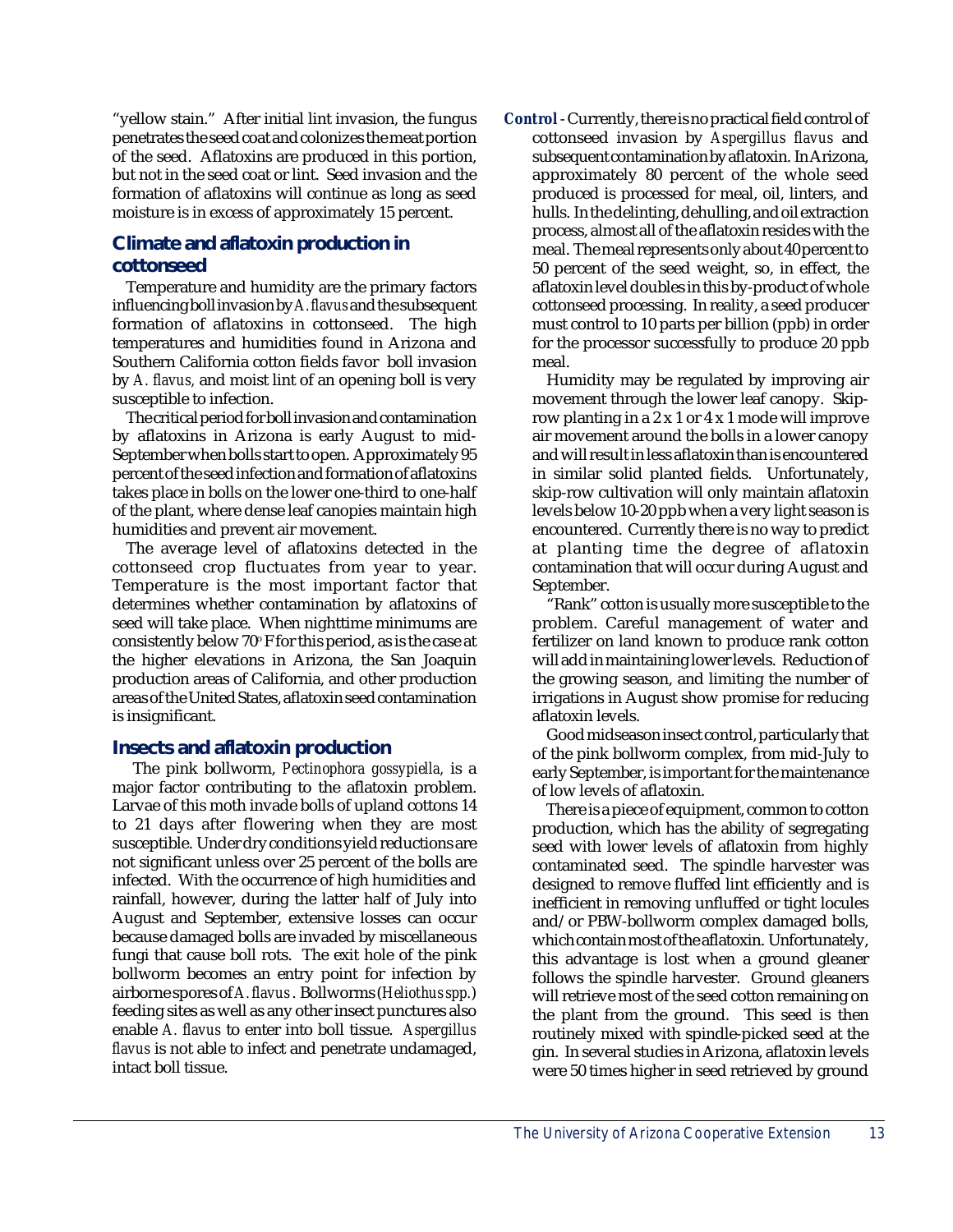harvesters. Segregation on the basis of harvester type during a light aflatoxin year would serve to provide a large quantity of seed with acceptable levels of aflatoxin.

Cottonseed and meal above the tolerances set by the U.S. Food and Drug Administration (20 to 300 ppb) depending on the intended use of the feed must be treated with ammonia or mixed with uncontaminated feeds to produce a mixture within the limits of the tolerance.



*Symptoms of cotton leaf crumple on leaves of Upland cotton.*

#### **COTTON LEAF CRUMPLE VIRUS**

- *History*  This disease was first described from California in 1954 and from Arizona in 1960. A major epidemic of cotton leaf crumple occurred in Arizona cotton in 1981. The epidemic was associated with high populations of the sweet potato whitefly (*Bemisia tabaci*) and large acreages of perennially grown (stub) cotton.
- *Symptoms* Leaves on infected plants are small in size, cupped downwards and crinkled in appearance. Leaf veins are distorted and thickened. Plants infected when young are stunted.
- *Host range*  Studies in 1986 indicated that Stoneville germ plasm is less susceptible than Deltapine germ plasm. Pima cotton is also susceptible. Cheeseweed (*Malva parviflora*) and bean (*Phaseolus vulgaris*) are hosts of the virus in inoculated greenhouse plants, but its natural host range is not known.

*Epidemiology and control* - Cotton leaf crumple, a geminivirus, is the only virus disease of cotton described in the United States. It is vectored only by the whitefly. The virus is not mechanically transmitted. The disease was most important in Arizona when ratooning of cotton was practiced in the warmer western and central production areas. The ratooning of infected plants enabled the virus to establish itself systemically in young plants, causing significant yield losses. Seed cotton was never as seriously damaged. Currently, the disease is scattered throughout areas where whiteflies exist. Cotton is no longer ratooned in Arizona and the disease is economically important only when young plants are infected. Infections that occur in late July or August cause symptom development but little or no yield loss.

#### **ROOT–KNOT NEMATODE**

The Southern root–knot nematode (*Meloidogyne incognita*) is the only nematode affecting cotton in Arizona. The nematode is restricted to sandy soils where it attacks both short and long staple varieties.

*Symptoms* - Galls and root swellings are small but visible on roots. The galls appear as early as one month after planting. Galls on cotton roots are smaller than root–knot galls on other hosts such as tomato, cucurbits, and other vegetables.

Rotation may be the best method for control. In Arizona, cotton can safely be planted following lettuce and most nondormant varieties of alfalfa. Summer fallowing can be an effective means of control, providing there is root destruction of the previous crops, and susceptible weeds are prevented from growing.

When crop rotation is impractical, consideration must be given to soil treatment with a suitable nematicide. The decision is based on the cost of treatment, the number of root knot nematodes in the soil, the anticipated temperature during seed germination and development of the tap root, the percent of the field with sandy areas that exceeds 60 percent or more sand and the anticipated price of cotton. At present, soil fumigants remain the most effective and economical method of controlling root knot nematodes attacking cotton. The only soil fumigants presently available for use in cotton are various formulations of 1-3, D (dichloropropene). These liquid compounds must be injected into the soil before planting. Soil should always be in excellent tilth with temperatures between 60° F and 80° F. The manufacturer's label carries instructions for the correct dosage. For best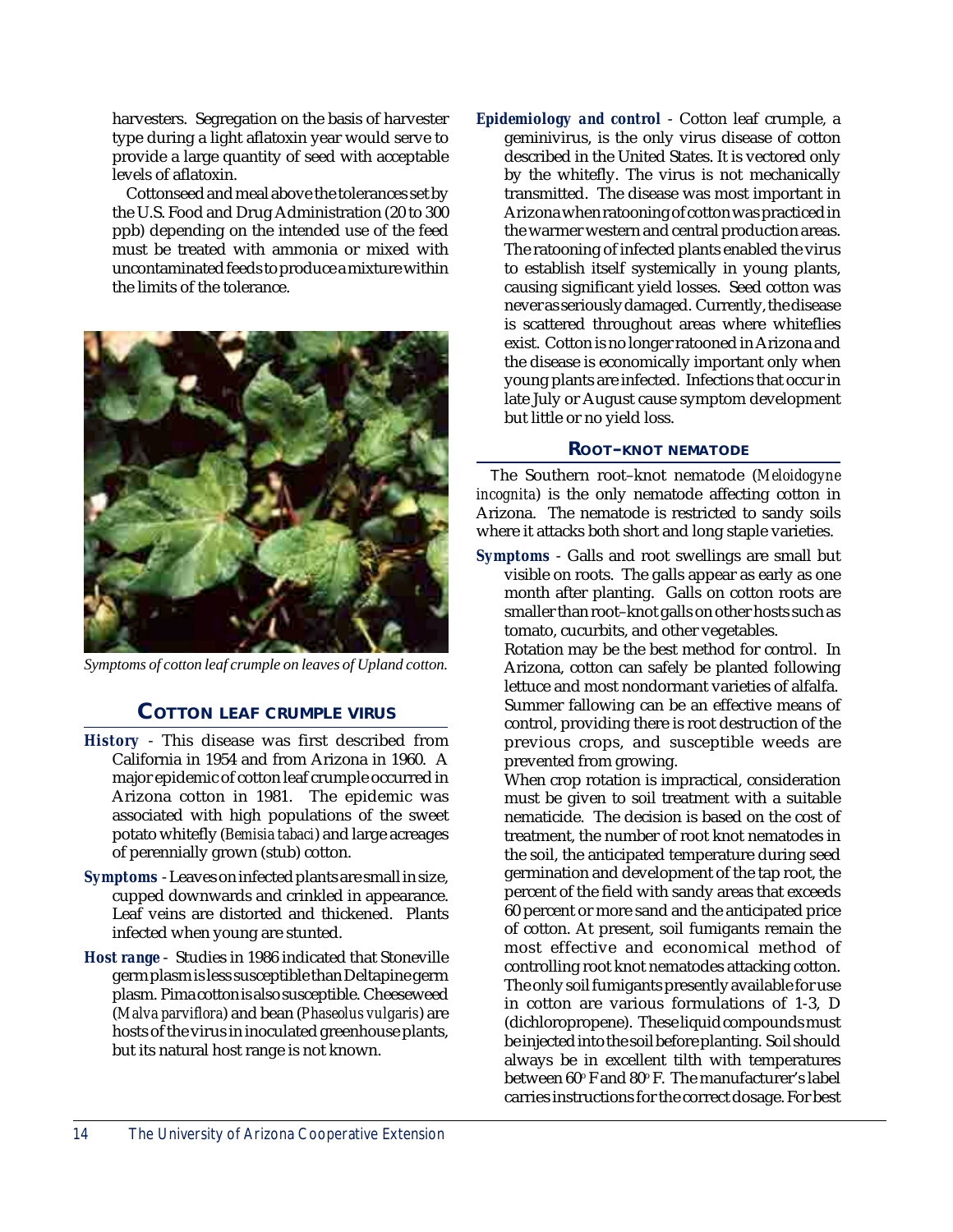results with soil fumigants, the beds should be listed and irrigated before the material is applied.

# **NONPATHOLOGICAL COTTON PROBLEMS NUTRIENT DEFICIENCY SYMPTOMS**

### **Nitrogen**

Nitrogen (N) is the plant nutrient required in largest amounts and the only mineral nutrient to which cotton has consistently been shown to respond in Arizona. In Arizona, with the exception of water, N is the first limiting nutrient for plant growth. Practically all soils will respond to applications of fertilizer N in terms of cotton growth and development. Nitrogen is one element that growers have control over, and it proves to be very important in Arizona cotton production.

In the plant, N is a mobile nutrient in that as deficiencies develop, N-containing components in older tissues (lower on the plant) break down, releasing N forms which are then translocated to younger, developing portions of the plant (near terminal areas). Therefore, when N deficiencies develop, they are commonly seen first as yellow or red leaves on the older, lower portions of the plant. A crop that is developed under a continual deficiency of N will tend to mature early and have reduced yields.

The N nutritional status of a cotton crop can be evaluated in-season by use of petiole sampling and analysis for NO-N. Guidelines for use of this technique in N fertility management is outlined by Pennington and Tucker, 1984 (The Cotton Petiole, a Nitrogen Fertilization Guide, the University of Arizona College of Agriculture, Publication No. 8373). Preseason soil samples for residual NO-N can also be of benefit to managing a N fertility program for cotton. In general, split applications of fertilizer N throughout the growing season are highly recommended on all soils, particularly medium- and coarse-textured soils versus larger onetime applications. Also, unfavorable soil physical conditions such as compaction, saturation, or dryness can reduce N uptake by cotton.

#### **Phosphorus**

Phosphorus (P) is an essential plant nutrient used in the storage and transfer of energy within the plant. Important functions of P include formation and transfer of energy, and formation and utilization of carbohydrates.

Although soils of Arizona are often high in total P, the amount of P available for plant uptake and utilization often has been a point of concern. Arizona soils commonly used for cotton production generally have high pH conditions (pH \$ 7.5) and are very calcareous in nature. These conditions often lead to a considerable degree of P "fixation." However, research results, show no consistent response of cotton to P fertilization. Several experiments have been carried out with broadcast P methods for a number of years, and experiments with banded P fertilization have been conducted only on a limited basis thus far. Therefore, P deficiencies in Arizona cotton are very rare. This is often attributed to the very warm conditions in the growing season, and possibly to cotton's low requirement for P.

Symptoms of P deficiency include slow early growth with darkened or red plant tissue (anthocyanin accumulation) particularly at early stages of growth. Plants generally grow out of symptoms as the soil temperatures warm, allowing greater root growth. Correction of suspected P deficiencies after planting is very difficult.

#### **Potassium**

Potassium (K) is the third macronutrient (besides N and P). Within the plant, K is not incorporated into any compounds and tends to remain in ionic form  $(K^+)$ . Potassium is essential for photosynthesis, starch formation, and translocation of sugars within the plant. K is necessary for chlorophyll development, but it is not an actual part of its molecular structure.

Arizona soils are generally high in plant-available K, and deficiencies have not been confirmed. Accordingly, responses to K fertilization by cotton have not been documented in Arizona. Deficiency symptoms, therefore, are not likely to be encountered. If, however, one suspects K deficiency, symptoms include: bronzing and scorching of leaves, weak stems, and reduced boll size and fiber development. For most plants, K is considered as a mobile nutrient in the plant leading to deficiency symptoms developing first on the lower, older leaves of the plant. However, when K deficiencies have been diagnosed on cotton, it has proven to be somewhat of an exception. In cotton, characteristic K deficiency symptoms often develop first on younger leaves. This is particularly true when symptoms develop late in the season as bolls are developing, and symptoms appear on leaves adjacent to rapidly filling bolls. This is attributed to strong sink demand by the bolls, causing export of K from adjacent tissue (leaves) which are often in younger portions of the plant.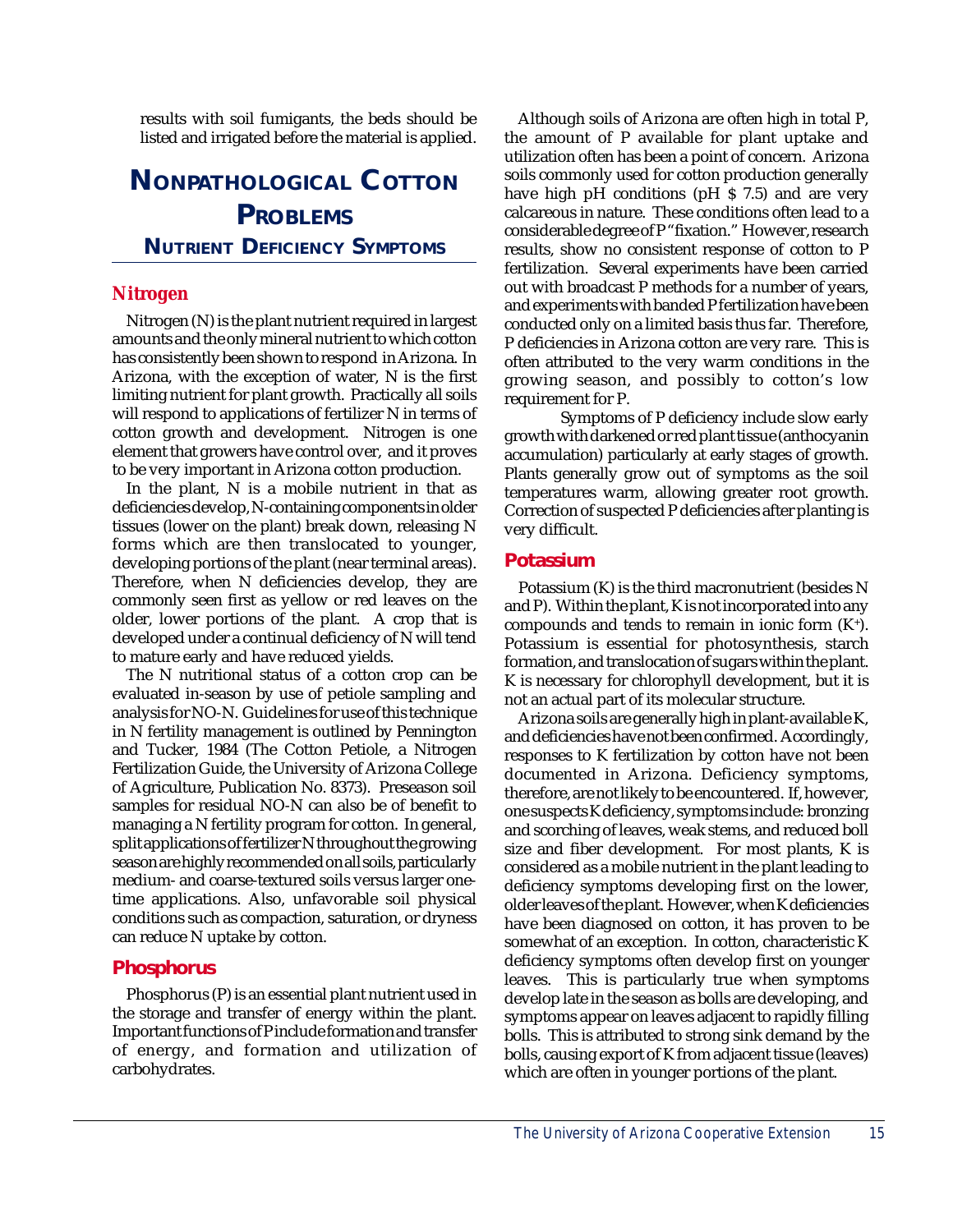Similar to P, in-season corrections of suspected K deficiencies are very difficult to accomplish. If K deficiencies are suspected, one should have soil samples analyzed for exchangeable soil-K by 1-foot increments to a depth of 3 to 4 feet.

## **Zinc**

Zinc (Zn) is a micronutrient essential for plant growth and development. Its designation as a "micronutrient" does not reflect any lesser degree of importance in terms of essentiality, only that it is required in very small amounts relative to the macronutrients (N, P, and K) or secondary nutrients (Ca, Mg, and S). Zinc is essential as an activator (cofactor) for many plant enzymes during all stages of plant growth. Zinc is relatively immobile in the plant and therefore, small but consistent levels of Zn must be taken up by cotton plants all season. In agricultural soils from Arizona, extractions performed with DTPA that result in \$ 0.65 parts per million (ppm) Zn are considered to be sufficient for cotton production. In recent experiments working with soil and/or foliar applications of Zn, no yield responses were measured in upland or Pima cotton.

When Zn deficiencies have been confirmed on cotton plants, symptoms often include: shortened internodes and small leaves with interveinal chlorosis (white or bleached-out tissue between the veins of leaves). Later in the season, very small bolls ("ping-pong" bolls) develop under Zn-deficient conditions. When Zndeficiency symptoms develop early in the season, it is often due to poor root development. Poor root development could be caused by soil compaction or cold soil conditions. In the latter case, plants will often grow out of the Zn-deficient symptoms when soil temperatures warm.

# **SALINE/SODIC SOIL CONDITIONS**

Many soils in the desert southwest are naturally saline and/or sodic. These soils are usually the object of reclamation and management techniques to control and minimize salt and sodium problems. Saline and/ or sodic soil conditions often are the cause of difficulties in getting and keeping a good stand of cotton in many fields.

# **Saline Soils**

Saline soils are defined as "nonsodic soils that have sufficient soluble salt to affect adversely the growth of most plants." Salt contents which result in electrical conductivity measurement of 4 mmhos per cm or greater from a saturated extract (EC $_{\rm e}$ ), are generally referred to as saline soils. Cotton plants are considered

to be moderately salt-tolerant. This is certainly true and cotton plants are often pushed to their limits in terms of salt tolerance. When present, excessive salts  $(EC<sub>e</sub>$  values of 10 mmhos per cm or greater) cause stunted, slow-growing plants. They often are characterized as having very short internodes, tough leathery textured leaves, and often a burn or scar mark at the soil surface, as well as poorly developed roots.

Prevention is usually the best cure for salt problems. Saline conditions are often the result of irrigation water high in soluble salts. In such cases, rotation to crops such as small grains or alfalfa, which permit border irrigation, is found to be helpful. Actually, it is the leaching of the salts that is of most benefit from the border flooding. Also, alternate row irrigation can be helpful in preventing a salt accumulation at the top of the bed (in the row) which will occur with every-row irrigation.

#### **Sodic Soils**

Sodic soils are defined as "nonsaline soils containing sufficient exchangeable sodium to affect adversely crop production and soil structure." Sodic soils have exchangeable sodium percentages (ESP) of 15 or greater. They are characterized as having sodium adsorption ratios from the saturated extract (SAR<sub>e</sub>) of 13 or greater. Soils high in sodium are found to have water penetration problems due to dispersing soil particles, which in turn causes a sealing of the soil. Soil sealing due to dispersion is often seen as a crusting problem and the associated difficulties with poor seedling vigor. However, additional irrigations and cultivations will not solve this problem, perhaps only making it worse.

In some cases, the sodic conditions within a field may be within tolerable limits, only to be pushed into a dangerous excess by an inadvertent act of management. Many growers apply fertilizer nitrogen (N) as anhydrous ammonia directed through the irrigation water. This may cause an increase in the pH of the irrigation water due to the ammonium hydroxide that is formed upon the addition of the anhydrous ammonia. The resultant increase in the pH of the water may cause soluble calcium and magnesium in the water to precipitate from the solution by combining with bicarbonate, while any sodium in the water remains in solution. This may then result in irrigation water that is high in its proportion of sodium to calcium and magnesium. Continuous use of this practice and the resulting water, can create a sodic soil and field conditions that are increasingly difficult to manage. This can be a particularly tough problem at the time of seedling establishment.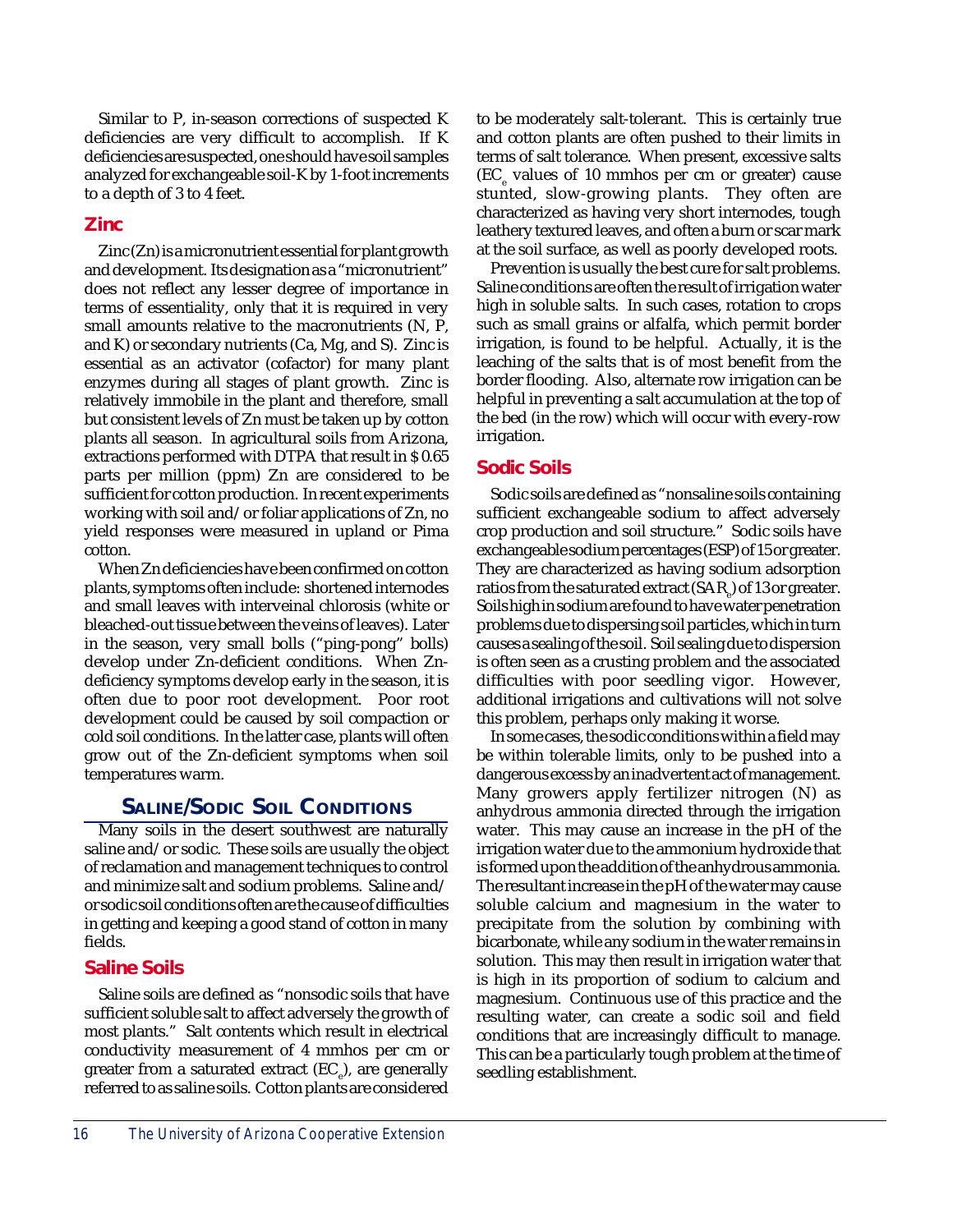There are several approaches to correcting a sodic problem after it has been properly identified. One soil amendment that can be used is gypsum. The first step in this reclamation process is the incorporation of the gypsum at a satisfactory rate. The calcium from the gypsum will exchange for the sodium in the soil, leaving a soluble form of sodium. The second step is then to leach the soluble sodium (often sodium sulfate) with excess (good quality) irrigation water. The use of sulfuric acid on sodium-affected soils can also serve as a good reclamation effort when the soils contain sufficient free lime (calcium carbonate). The soil reactions involved are similar as when gypsum is used. In each case, the calcium is exchanged for the sodium, which then can be leached down through the soil profile with sufficient (quality and quantity) irrigation water. These efforts at reclamation should be beneficial when exchangeable sodium percentages (ESP) approach or exceed 10.

# **OTHER POSSIBLE NUTRITIONAL AND PHYSIOLOGICAL PROBLEMS**

#### **Excessive Nitrogen**

A key principle in managing the nitrogen (N) fertility of a cotton crop is to supply the N to the plants in adequate, but not excessive, amounts. In cotton production, a critical management objective is to optimize the vegetative/reproductive balance in the crop so as to obtain the highest lint production as possible. Growers in Arizona recognize the responsiveness of cotton to both water and N. However, due to the indeterminate nature of the cotton plant, conditions such as excessive N or water at the right (or wrong) time can stimulate vegetative growth in the process of sacrificing reproduction and yield potential. Excessive N particularly late in the growing season, can promote vegetativeness, delay maturity, and create further problems with crop termination and defoliation.

Symptomatically, one may look for excessive N conditions by sampling petioles and analyzing for NO-N over a period of several weeks. These values should be referenced against guidelines outlined by Pennington and Tucker, in accordance to stage of growth. Research results indicate that petiole NO-N levels can be drawn below 2,000 ppm and 1,000 ppm by late in the season (mid-September) without sacrificing yield potential and providing for plant development conducive to senescence and defoliation.

The best management against excessive N fertility

status of cotton is to employ diagnostic tools such as preseason soil samples to evaluate residual soil NO<sub>3</sub> levels, irrigation water analysis to estimate  $NO<sub>3</sub>$ contributions with each irrigation, and in-season sampling and analysis of cotton petioles for NO-N content. Historically, water stress has been a management tool used in some cases to counteract the vegetative tendencies brought on by elevated N fertility in cotton. However, it is not an advisable practice to impose intentionally a water stress on a crop, recognizing the sacrifice in yield potential that results from water stress conditions. The best advisable practice is to manage N fertility with available tools from the beginning of the season so as to provide adequate levels of N for crop production, but avoiding excesses.

# **Ammonia Toxicity**

One of the occasional consequences of fertilization with anhydrous ammonia as a sidedress application, is that of plant damage due to direct exposure to the ammonia (NH $_{\rm_3}$ ) gas. When side-dressing young cotton plants with an application of anhydrous ammonia, it is important to make the application a sufficient distance away from the crop row so as to avoid damage to the cotton roots. Also, it is important to make applications under proper soil moisture conditions so that the soil seals after the passage of the shank applicator. Otherwise ammonia gas can escape causing both the loss of fertilizer N and damage to the aboveground portion of the plants.

Anhydrous ammonia gas is very hydrophilic (waterloving) and therefore, exerts a severe and caustic burn to any plant tissue (root or shoot) that comes into direct contact with it. Direct exposure to anhydrous ammonia gas severely damages cell membranes and causes a blackening of the exposed tissue. Wilting also may occur upon direct root exposure shortly after application of the anhydrous ammonia. Damaged plants usually will recover despite a setback before recovery. It is also important to point out that applicators themselves should exercise necessary precautions when using anhydrous ammonia due to the hazards associated with exposure to any skin tissue (particularly the eyes).

#### **Reddened Leaves**

A condition that often draws some attention in a cotton field is the development of reddened leaves. This phenomenon can be caused by several different factors. It seems that a natural response of the cotton plant (particularly upland) to a variety of stressful situations is to lose its chlorophyll content, which of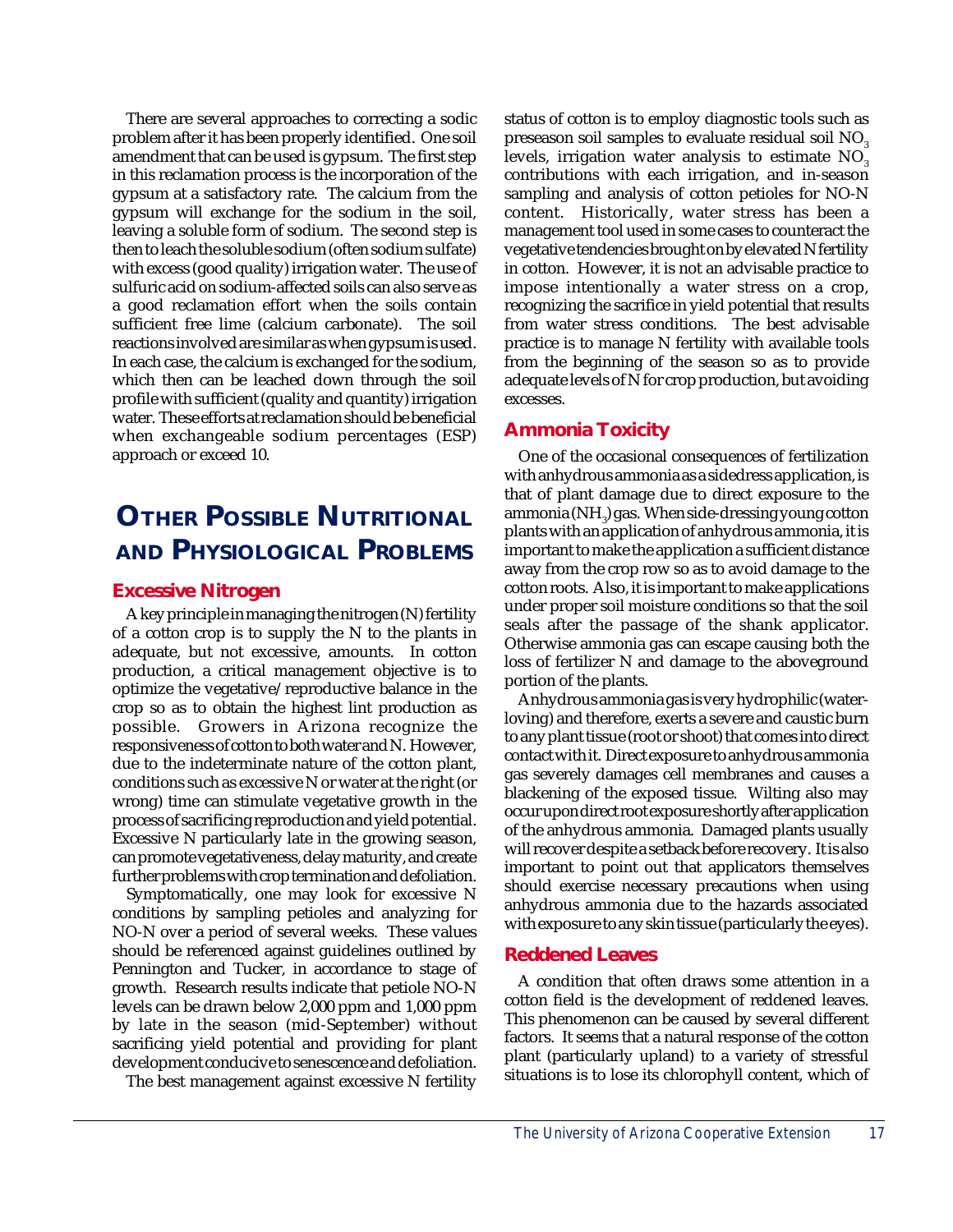course diminishes the green coloration of the leaves. With the loss of the chlorophyll, another natural plant pigment becomes readily apparent which are the anthocyanins, leading to the distinct red coloration on the leaves. The senescing of plant tissue, whether natural or induced by some stress, also often accelerates the formation of anthocyanin. Therefore, a natural development of red coloration of the leaves could be expected to some extent late in the season as the crop is naturally aging on senescing. This is particularly true in conditions where much cooler weather is experienced.

There are also some other causes of red leaves, which one must be conscious of if the condition develops. Nitrogen deficiency symptoms often are noted as reddened leaves on the older, lower portions of the plant. This possibility could be further diagnosed by use of tissue sampling (petioles) extent of the affected areas in the field, age of the crop, and other possible problems. Another very common cause of red leaves is that of spider mite infestations. In the case of spider mites, the development of red leaves and red leaf spots will be restricted to small, localized areas within a field, particularly at early stages of the population's development. Often it will also be restricted to the older, lower portions of the plant at very early stages of development. One can pursue this possibility by inspecting the leaves (underside particularly) for the presence of spider mite colonies. The mites and their eggs can easily be seen with the aid of a hand lens, and also with the naked eye. Spider mite colonies usually have a substantial amount of webbing developed on the surface of affected leaves. Control of both spider mites and N deficiency is possible, but early detection and diagnosis is very important in that regard. Another possible cause of reddened leaves, particularly a distinct pattern of red leaf spots, may be due to some types of insecticides. One should consider recent insecticide applications, extent of the affected areas, and any patterns when considering this as a possible cause.